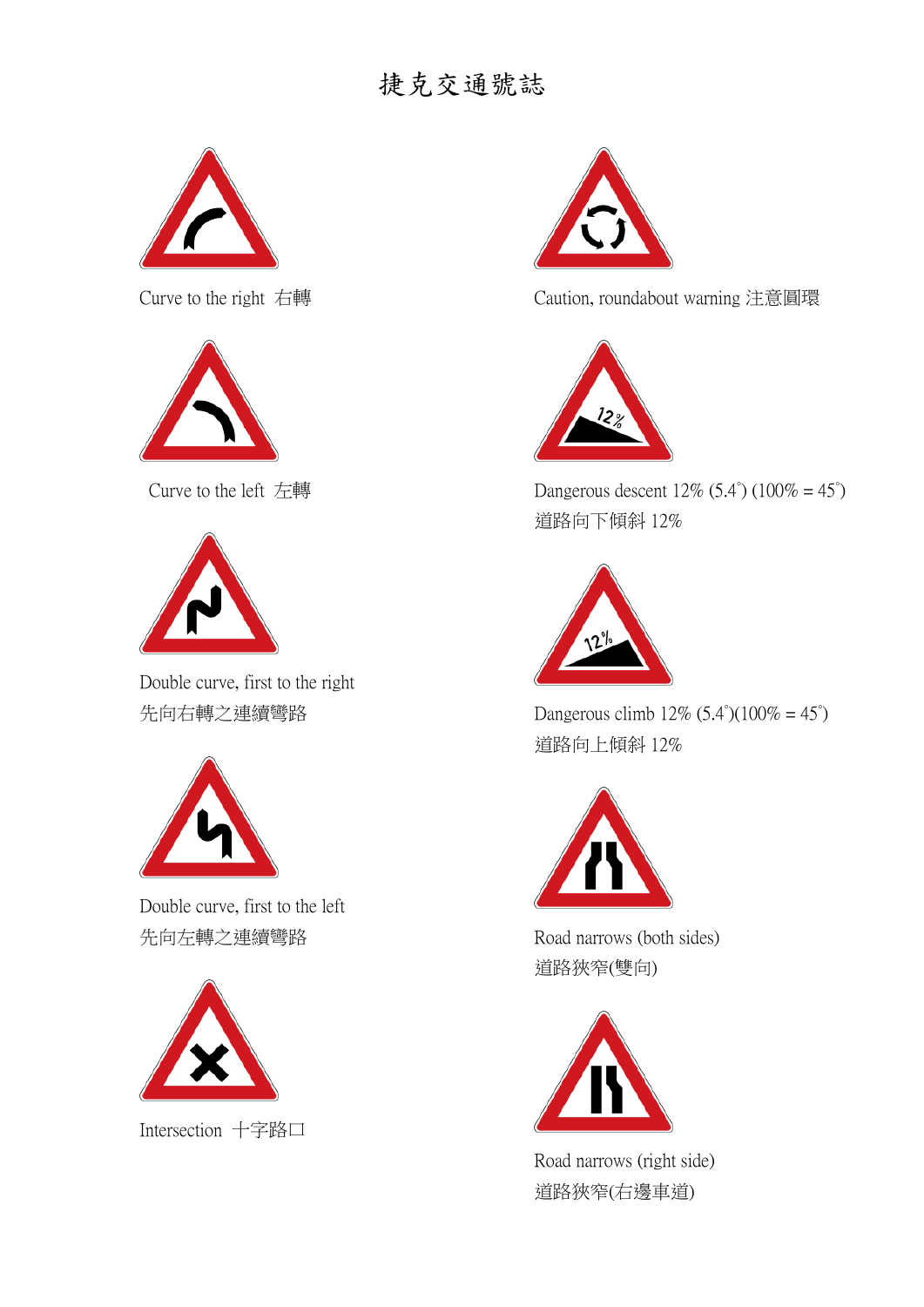

Bumpy road 路面顛頗



Caution, speed bump 注意減速路障



Danger of skidding 路滑



Two-way traffic 雙向道路



Traffic lights ahead 前方有紅綠燈



Animals (domesticated) 注意動物(經馴養)



Wild animals 注意野生動物



Roadworks 道路施工



Crosswind 注意側風



Loose gravel 注意碎石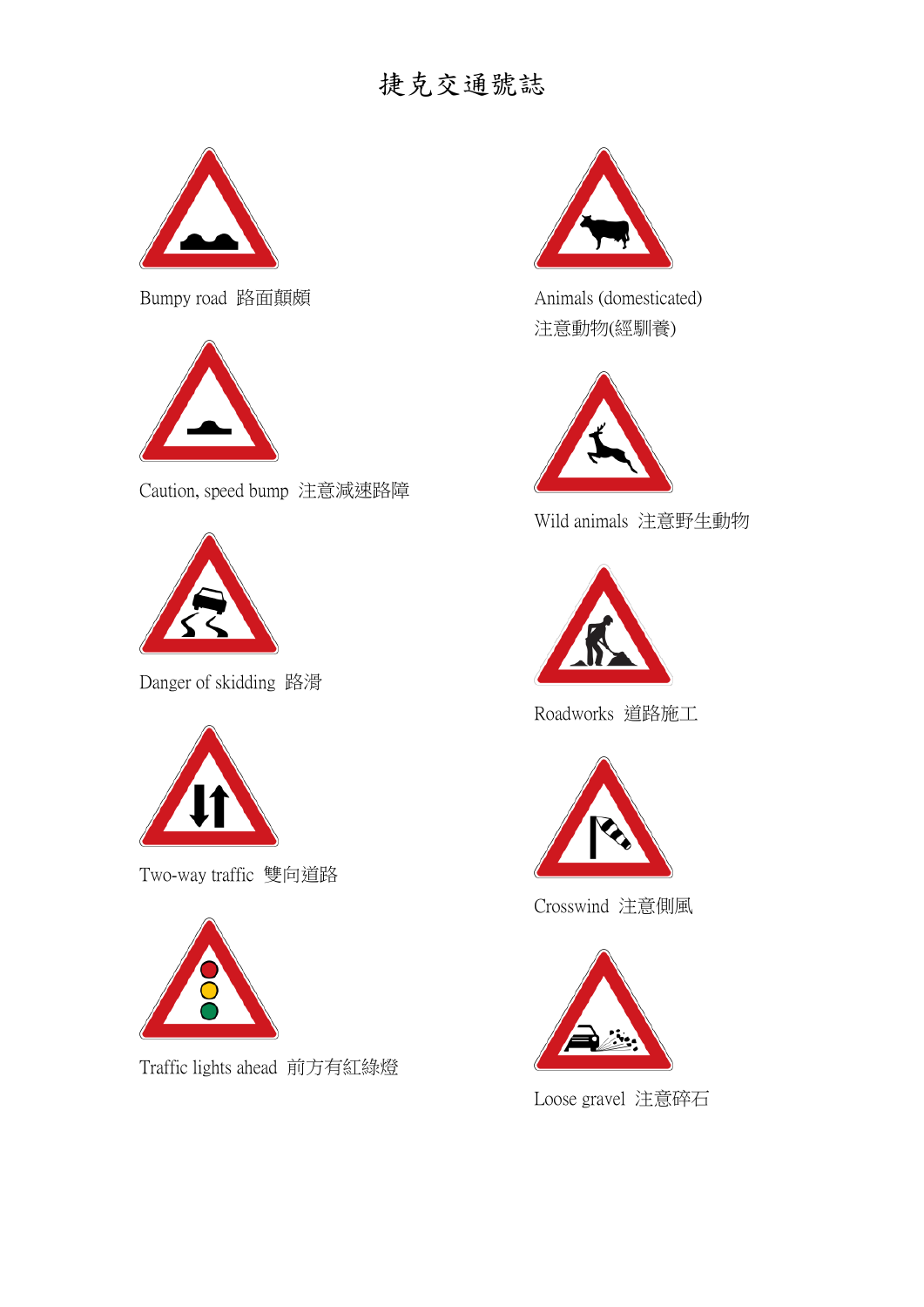

Rockfall 注意落石



Caution for bicyclists 注意自行車



Aircraft (landing corridor above road) 注意飛機(車道上空為降落航道)



Caution, tunnel 注意隧道



Other hazard 注意危險



Caution, queues likely 注意塞車



Be careful in winter 注意降雪



Tramway 注意電車道



Caution, fog likely 注意起霧



Caution, accident black spot 注意易肇事路段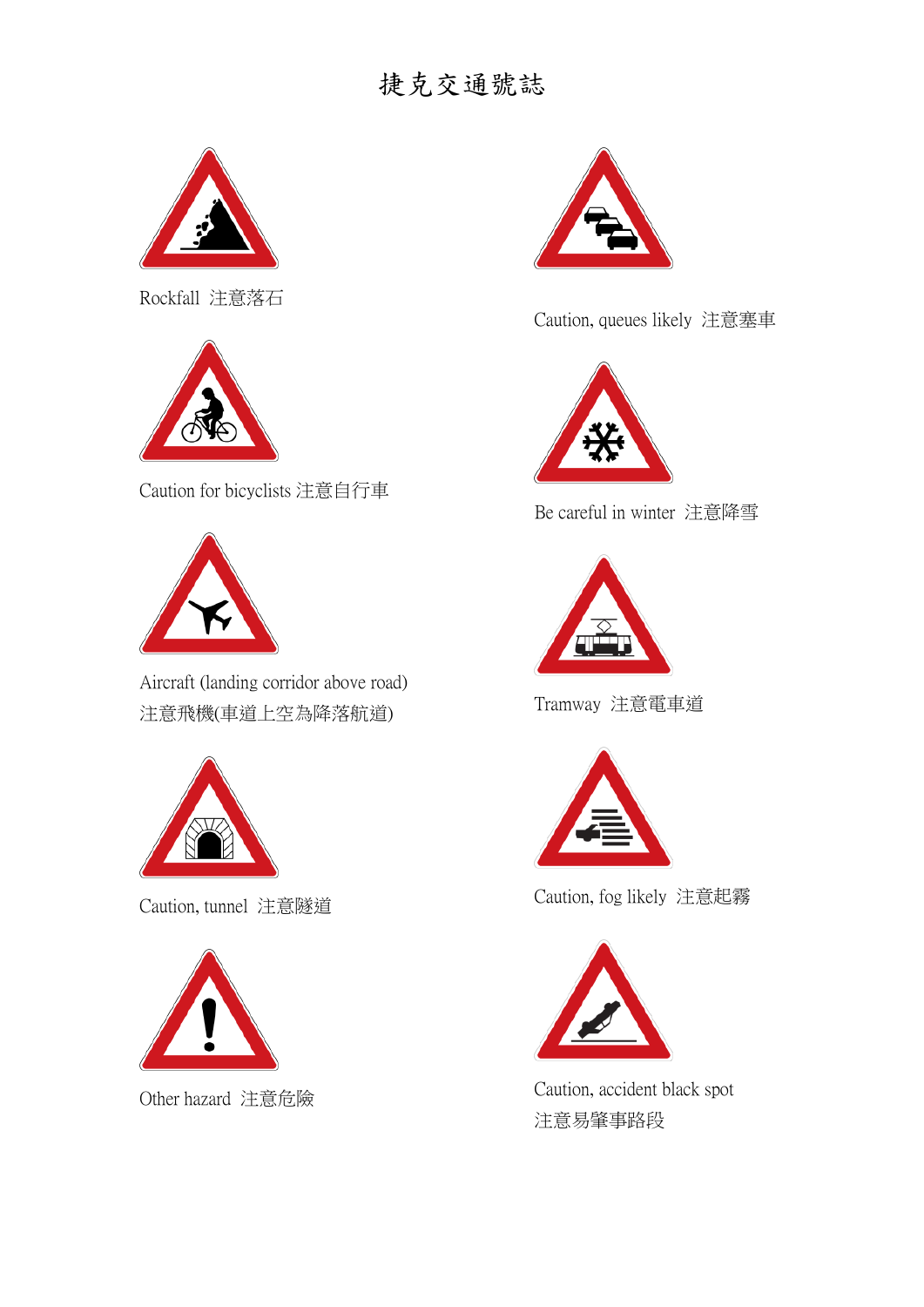

Junction with minor roads 注意前與非主要幹道交會



Main road 主要幹道



Caution, end of priority road 主要幹道終止



Give way 禮讓



Give priority to trams 電車優先



Stop and give way 停止



Oncoming vehicles have priority 來車優先



Priority over oncoming vehicles 本車優先



No entry for vehicles (both directions) 禁止進入(雙向)



No entry for vehicles 禁止進入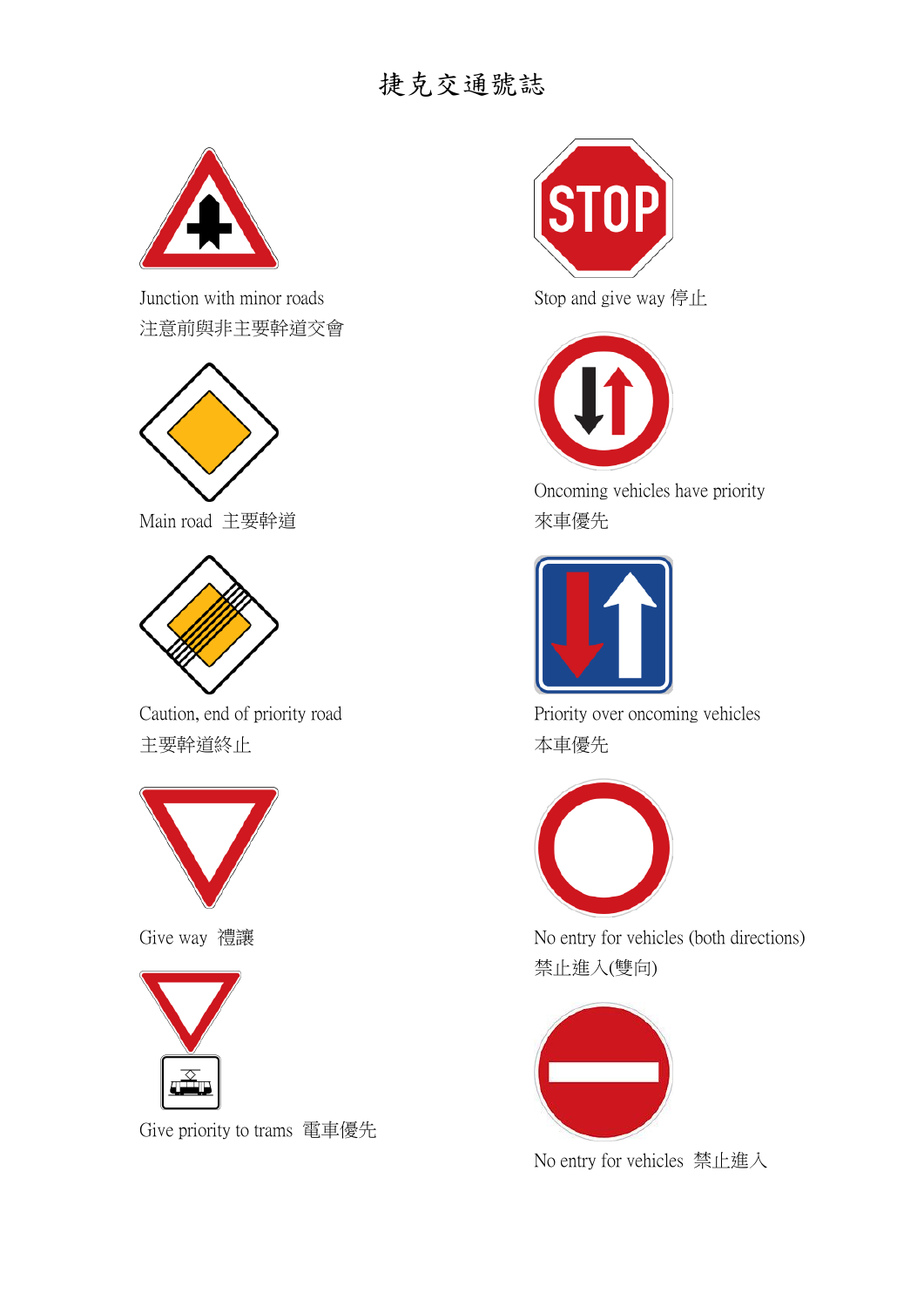

No entry for vehicles, except motorcycles 禁止汽車進入(摩托車除外)



No cars 禁止汽車



No lorries 禁止大貨車



No buses 禁止公車



No motorcycles 禁止摩托車



No cycling 禁止自行車



No motor vehicles 禁止汽機車



No entry to the vehicles indicated 禁止標示車輛



Speed limit 80km/h 最高速限



End of speed limit 80 km/h 最高速限路段終止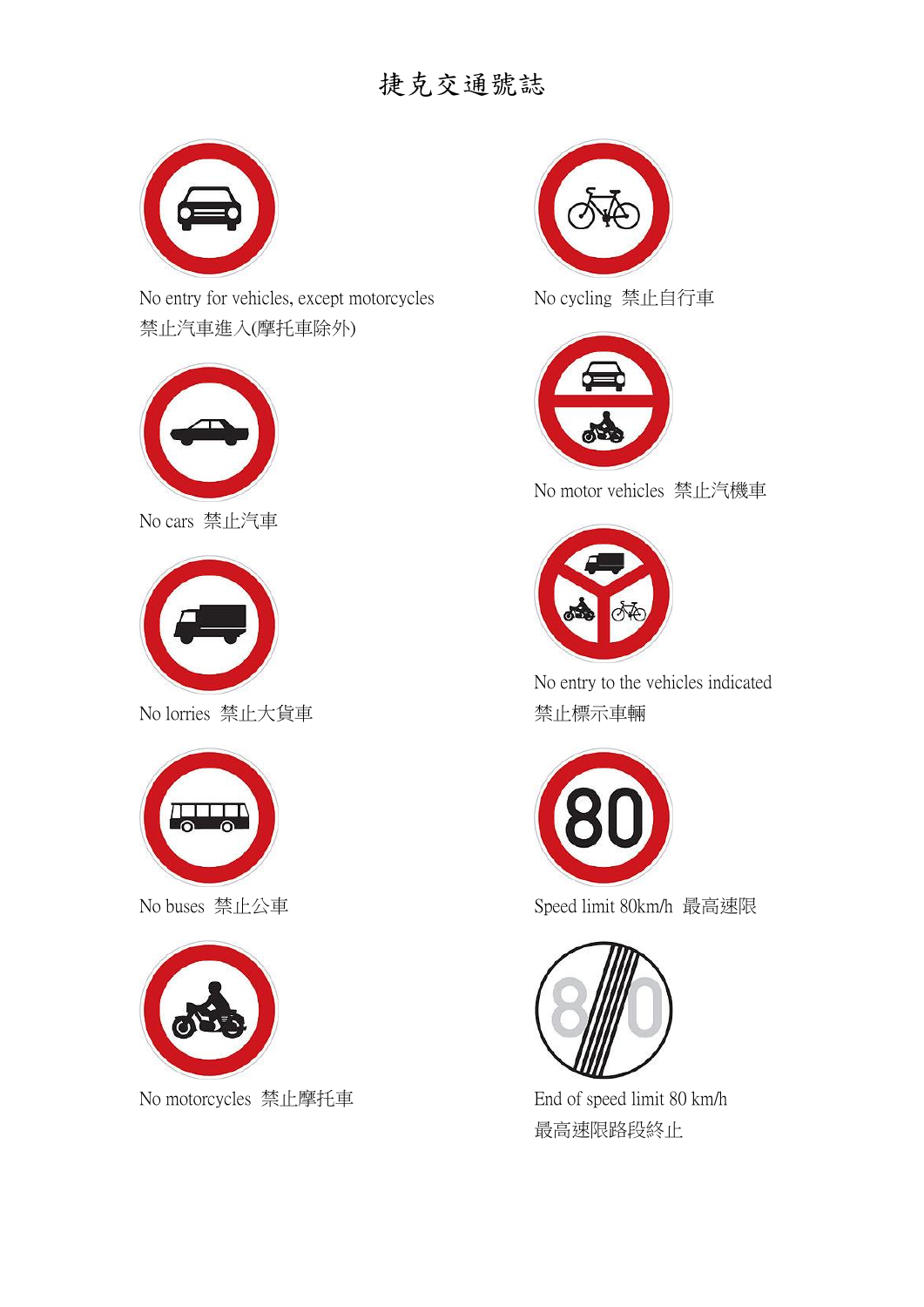

No overtaking 禁止超車



End of no-overtaking zone 禁止超車路段終止



No overtaking by lorries 禁止大貨車超車



End of no-overtaking zone for lorries 禁止大貨車超車路段終止





End of no audible warnings zone 禁鳴喇叭路段終止



No right turn 禁止右轉



No left turn 禁止左轉



No turning in the road 禁止迴轉



End of all prohibitions 終止所有禁止標示